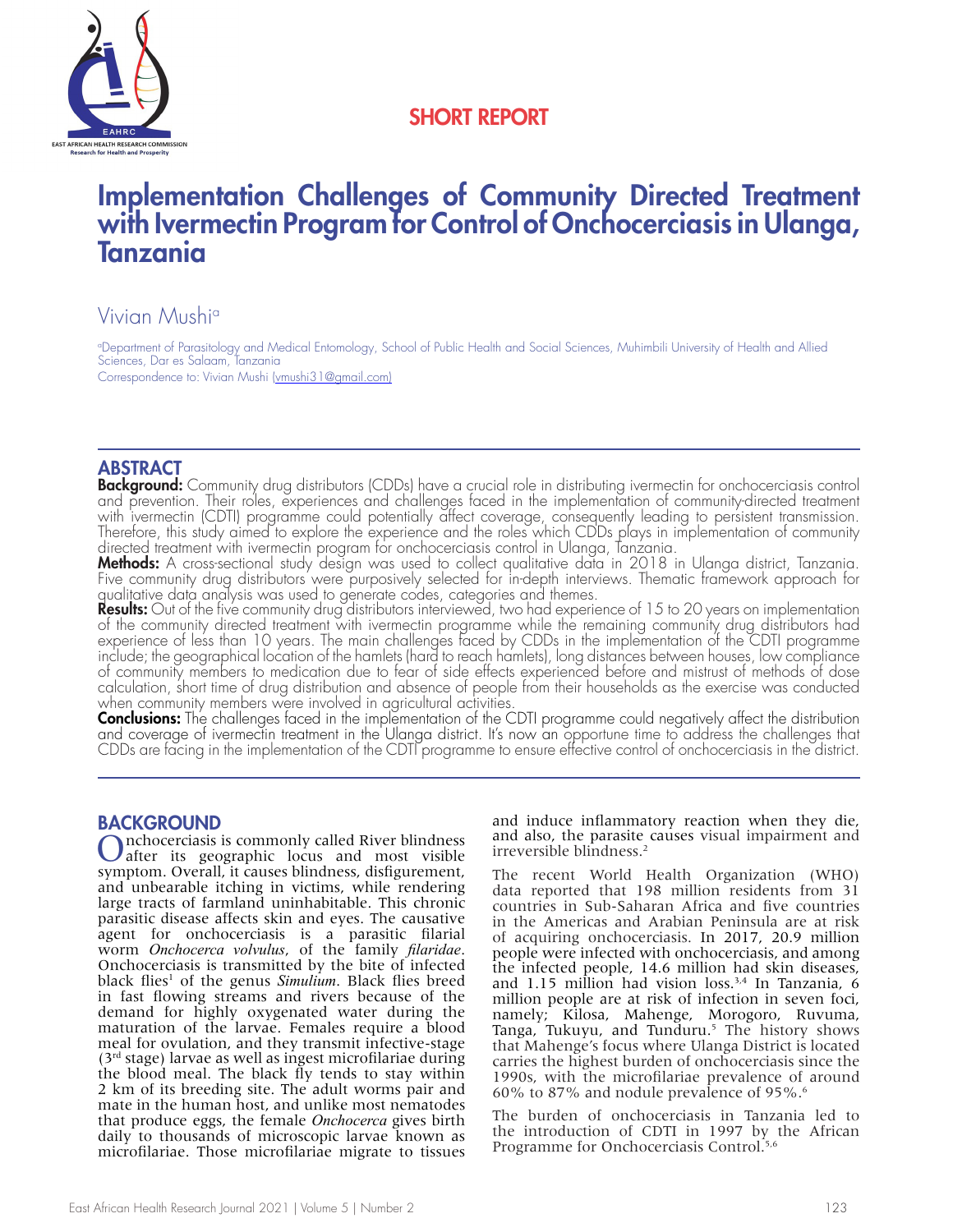The CDTI is the main intervention for onchocerciasis control using community members known as CDDs for ivermectin delivery in the communities.7 The CDTI programme has proven to be successful in reducing onchocerciasis transmission and morbidity when applied annually at coverage of at least 80% within 12 to 15 years.<sup>8,9</sup> However, the persistent transmission of onchocerciasis has been reported in some areas after 17 to 20 years of annual CDTI.<sup>10,11</sup> Community drug distributors play a crucial role in the implementation of the CDTI programme, they consist of volunteers selected by community members to distribute ivermectin.<sup>12</sup> Community drug distributors are trained and re-trained every 1 to 2 years to deliver drugs in the community and educate community members on health issues.<sup>13</sup>

In Ulanga district where this study was conducted in Tanzania, a persistent transmission of 2.9% was observed after two decades of annual CDTI.<sup>14</sup> This was supported by the presence of 0.57% infected black fly vectors from the same area indicating that the two decades of annual CDTI have not interrupted transmission.15 Community drug distributors plays significant roles in ensuring the success of the CDTI programme. However, challenges faced by CDDs in implementing the CDTI programme have not been fully explored and mitigated. The challenges could be a hindrance to effective implementation of the programme hence elimination of the disease. Therefore, this study aimed to explore the implementation challenges encountered by CDDs and assess how these challenges impacted program outcomes in Ulanga, Tanzania.

## **METHODS**

#### Study Design and Setting

A community-based cross-sectional study involving qualitative methods of data collection was carried out in Ulanga district between June and July 2018. This study was a part of the large study that was conducted in Ulanga district in June and July 2018. Ulanga was selected because of persistent transmission of onchocerciasis despite more than two decades of CDTI programme implementation.

Ulanga district is among the six districts of the Morogoro region located at latitude of -8°59'19.90" S and longitude of 36°36'47.92" E. The district has an area of 24,460 km² with an approximate population of 169,853 whereby females are 85,098 and males are 84,755.16 The main economic activities in Ulanga are subsistence farming, fishing, and mining.

The district has one hospital, two health facilities, and 21 dispensaries. In health services, the following are diseases present; onchocerciasis with nodding syndrome, epilepsy, malaria, worms (soil-transmitted helminths), anemia, diarrhea, pneumonia, protein-calorie malnutrition, tuberculosis, acute Respiratory Infection, diabetes, HIV/ AIDS, hypertension, and asthma.<sup>17</sup>

The district experiences tropical climatic conditions characterised by annual rainfall approximately between 800mm and 1600mm every year. Also, the district is characterised by perennial rivers that support the survival and breeding of *Simulium damnosum* s.I.<sup>1</sup>

## Study Population

Study population included all 5 key informants (CDDs) from two villages (3 from Uponera village and 2 from Isongo village). Community drug distributors consist of volunteers, both women, and men selected by community members, for distributing ivermectin without payment. Therefore, they have their main jobs for earning income to support their lives.

### Sampling

The study used a multi-stage sampling technique to obtain the representative villages. The first stage involved a random selection of the two representative wards from Ulanga district whereby Uponera and Isongo were selected. The second stage involved a simple random selection of one representative village in each of the selected wards whereby Uponera and Isongo were selected. In each of the selected villages, the total number of CDDs was obtained. Uponera village had three CDDs, and Isongo village had two CDDs hence, all of them were invited to participate in this study.

#### Data Collection

An interview guide was prepared by the researcher and had five sections. The first section collected information on the socio-demographic characteristics of respondents while the second section was composed of questions on experience, selection and training of CDDs. The third section was composed of questions on participation, distribution of drugs and coverage of the CDTI programme. The fourth section was composed of questions on challenges they were facing during the implementation of the CDTI programme and the last section had questions on improvement of the CDTI programme. The interviews were conducted in Kiswahili language and were audio taped. Short notes were also taken to ensure that all the questions and responses were properly recorded.

#### Data Analysis

The collected data from in-depth interviews were analysed qualitatively using a thematic framework approach. The collected audio data were transcribed verbatim in Kiswahili to obtain the textual format then translated to the English and thereafter back into Kiswahili. The data were coded manually and then organized into categories. Finally, analysis and interpretations were done by clustering similar and related topics together to form major themes as presented into results section.

#### Ethical Consideration

Ethical clearance was sought from the Muhimbili University of Health and Allied Sciences Ethical Review Board (Ref. No. DA. 287/298/01. A/). Permission to conduct the study in the Ulanga district was requested from the Regional Administrative Secretary of Morogoro, then-District Administrative Secretary, and District Medical officer of Ulanga district after submitting introduction letter attached with ethical clearance from MUHAS. Community drug distributors were informed about the study, given informed consent forms, and requested to sign if they were willing to participate in the study. Community drug distributors were assured that no one will be harmed in the participation of the study and a high level of confidentiality was maintained in the study whereby numbers were used instead of names of partici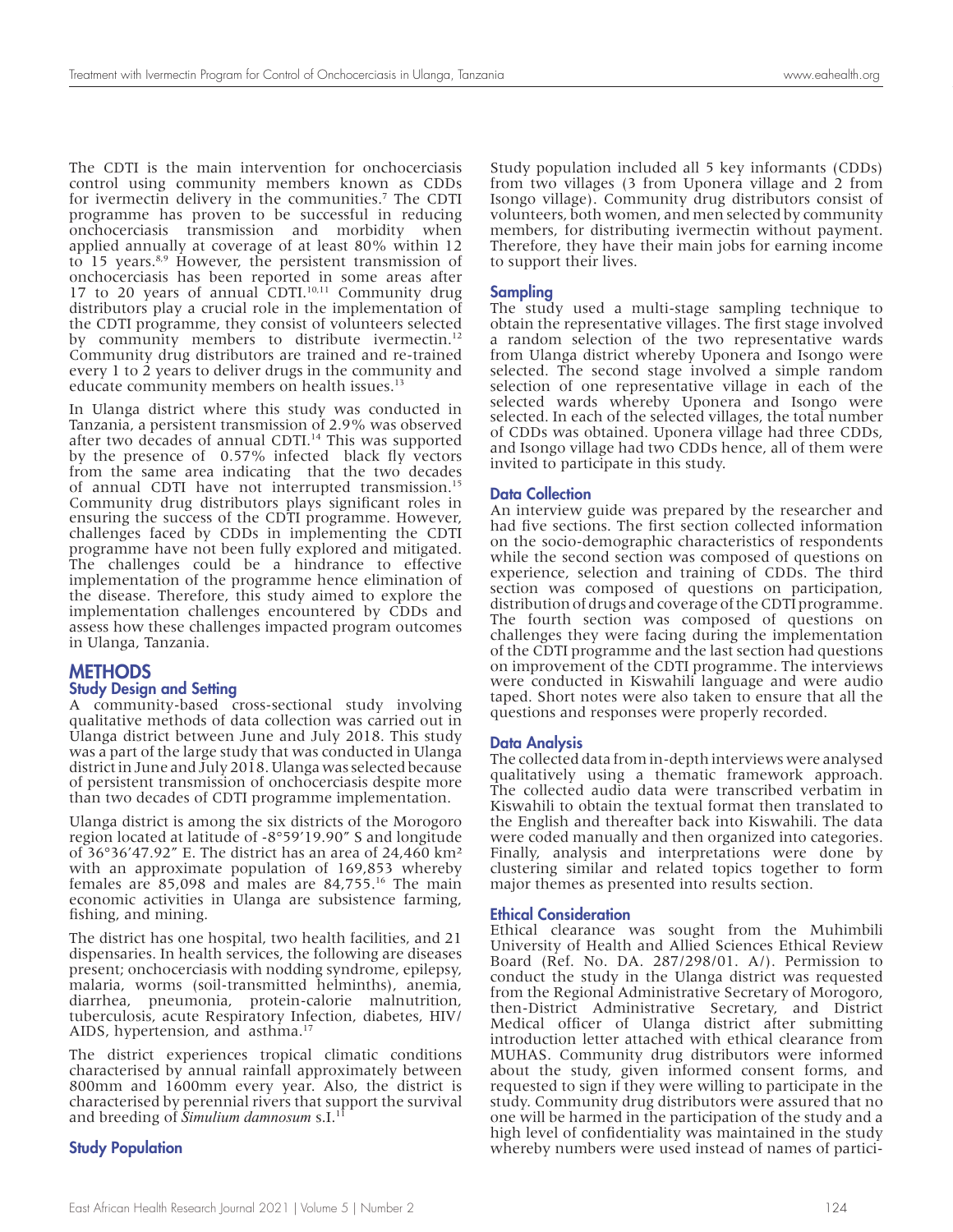pants. All audio recorded data were transferred into the personal computer of the researcher and locked with a password so that nobody else could access the data.

# RESULTS

## Socio-demographic characteristics of the study respondents

A total of 5 CDDs were interviewed, their ages ranged from 25 years to 70 years. All CDDs interviewed were self-employed and residents of the Ulanga district as shown in Table 1.

## Theme one: Experience, selection and training of CDDs

Out of the 5 CDDs interviewed, four of them were appointed by the village executive officer and members of the village committee because of their experience in community services and hard work except for only one who volunteered. This shows that community members in Ulanga did not have a chance to select their CDDs as recommended by the WHO regulations.

The results also showed that only two CDDs had worked in their position for 15 to 20 years and the remaining ones for less than 10 years, as revealed in the following statements;

*"………I have been working as a volunteer CDD for 15 years; I volunteered to work in this position because at that time no one wanted to work in this position"* (Female respondent, Uponera, 55 years).

 *"……..I was a nurse assistant at the time CDTI programme started in 1997 people used to come and take ivermectin at the district hospital, so when the distribution of drug started directly in the community I was appointed by village executive officer to help my community because of my experience"* (Female respondent, Isongo, 49 years).

When the CDDs were asked and probed on type of the training that was given for their position, all of them stated that they were trained every year before the distribution of the ivermectin. One of the CDDs, for example had this to say:

*"…….The training is given once every year to remind each other on how to distribute drugs, the measurement to be taken to know the exact dose taken by a person, and how to manage side effects as a result of treatment"* (Male respondent, Uponera, 70 years).

## Theme two: Community participation, distribution and coverage on CDTI programme

Community drug distributors were asked to state how they distributed ivermectin and how do they ensured that community participated in CDTI programme. The results showed that *"house to house distribution*" was the main approach that was employed to distribute ivermectin and when it comes to participation of the community in the programme the CDDs said they had the following roles;

"…….*After taking the medication from the district hospital, I must announce to community members, emphasize them to take medication and then I distribute the drugs* from *one house to another in the entire hamlets*" (Female respondent, Uponera, 55 years)

*"…….In the past community members used to collect medication at my house, but now I must pass house to house so as to ensure people take medication and if people are not there I must come*

 *back or leave the message for them to come to collect the medication"*(Male respondent, Uponera, 70 years).

The key informants indicated that women's uptake of ivermectin was higher than men's as confirmed by one of the CDDs;

 "…….*Women highly participate in the control programme compared to men except those who are sick, pregnant or have delivered within five days at the time of drug distribution"*  (Male respondent, Isongo, 51).

| <b>TABLE 1: Socio-Demographic Characteristics of Study</b><br>Respondents (n=5) |        |
|---------------------------------------------------------------------------------|--------|
| <b>Characteristics</b>                                                          | n (%)  |
| Gender                                                                          |        |
| Male                                                                            | 2(40)  |
| Female                                                                          | 3(60)  |
| Age group                                                                       |        |
| $25 - 35$                                                                       | 1(20)  |
| 36-45                                                                           |        |
| $46 - 55$                                                                       | 3(60)  |
| > 56                                                                            | 1(20)  |
| <b>Level of Education</b>                                                       |        |
| Primary school education                                                        | 4(80)  |
| Secondary education                                                             |        |
| College/University education                                                    | 1(20)  |
| Occupation                                                                      |        |
| Employed                                                                        |        |
| Self-employed (Peasants)                                                        | 5(100) |
| <b>Duration of Residence</b>                                                    |        |
| 25-35                                                                           | 1(20)  |
| $36 - 45$                                                                       |        |
| $46 - 55$                                                                       | 3(60)  |
| > 56                                                                            | 1(20)  |

Theme three: Challenges faced by CDDs on implementation of CDTI programme and recommendation for improvement Community drug distributors were asked to state the challenges they were facing during ivermectin distribution because these challenges were thought to affect the use of ivermectin in the community and hindered effective success of CDTI programme to control the onchocerciasis disease. The mentioned challenges were mainly geographical related to the location of hamlets. Some of the hamlets were hard to reach (located in a remote and not easily accessible), and this led to the failure of CDDs to cover all houses, long distances between houses made the CDDs walking extra miles and spent more days distributing the ivermectin. Another challenge was low compliance of community members to medication due to fear of side effects experienced before and mistrust of methods of dose calculation. Absence of people from their houses was another challenge, as in Ulanga many community members were migratory farmers. The distribution of the drug for control of onchocerciasis was often conducted during farming season when many community members were involved in agricultural activities. Another challenge was duration of drug distrib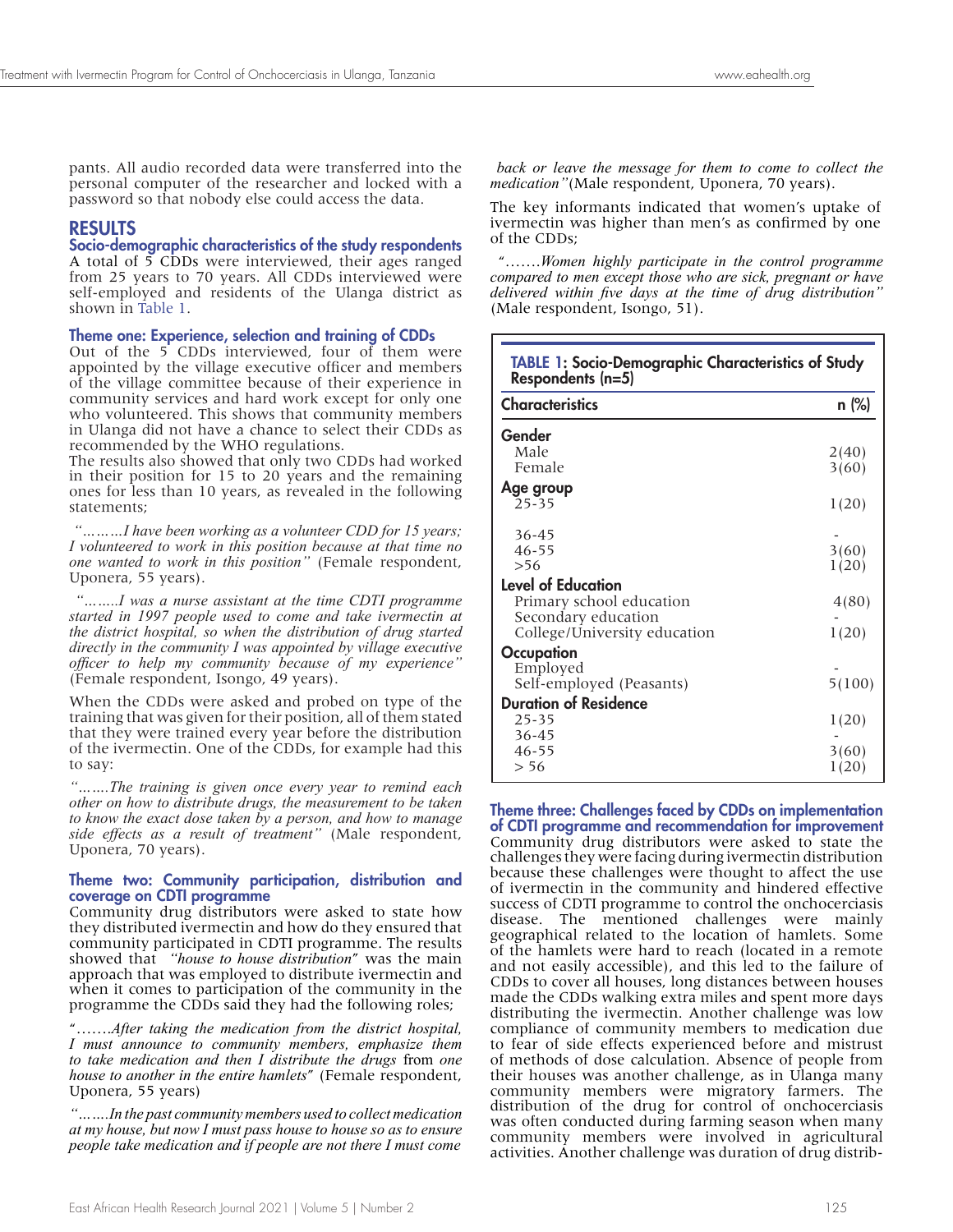ution, the time allocated for drug distribution was short and CDDs were required to return the ivermectin to the health centers after a month. The following are some of the responses as revealed by two CDDs:

"…… *There are several challenges that I face as a CDD. Some community members are refusing to take medication because of side effects so its wastage of time going to a certain house and talking to them and at the end they are refusing to take medication. Also, the geographic location of our village is the problem because houses are far from each other so it's difficult to reach every house"* (Female respondent, Isongo, 49 years)*.*

Another CDD mentioned transport to be a critical problem;

**"……***Transport is the problem in our village which makes the distribution to be difficult hence some of the houses are left unattended. The number of days for distribution of medicines are few that we are supposed to return the remaining medicines to district hospital after a month"* (Male respondent, Isongo, 51 years)*.*

On recommendations for improving the CDTI programme, the CDDs gave the following recommendations as a strategy to mitigate the challenges faced in the implementation of the CDTI programme. The distribution of drugs should be done after the farming season when people are at home and are free to participate. This will improve the participation of the migratory farmers in the CDTI programme. Transport fees should be provided to assist the CDDs to reach all villages at times of ivermectin distribution. Instead of a one-day training (current practice), key informants recommend threeday training to enable them comprehend the concepts. Health education about onchocerciasis should be given to community members at least once a year to avoid misconceptions about the effects of the treatment. Finally, all CDDs recommended allowance to be given to them to increase their morale for work as they were not benefiting anything from being CDDs and the work was very difficult.

#### **DISCUSSION**

Community drug distributors have a significant role to ensure the community participates in CDTI programme. It is important for community to be careful when selecting CDDs because they can influence, motivate and educate the community to participate in CDTI programme. $11,18$ 

However, in Ulanga community members were not involved in the selection of CDDs, the majority of them were appointed by village executive officer with exception of one CDD who volunteered, the practice which is inconsistent with WHO regulations.<sup>8</sup> It was observed that some of the appointed CDDs were highly experienced, this is because they had been working in this position for a long time since the beginning of the CDTI programme hence have undergone several short trainings. Community drug distributors in Ulanga were trained every year on how to distribute drugs properly in the community so that could educate community members on the importance of ivermectin treatment. Clearly, these findings are similar to the findings of the study conducted in North-Western Ethiopia on knowledge, attitudes and practices of CDDs about onchocerciasis and CDTI.13

Distribution of ivermectin in Ulanga was through house to house, the practice which is in accordance with WHO guidelines.<sup>8</sup> Community drug distributors in Ulanga have a role to educate, motivate and ensure that the community members participate in the control of onchocerciasis which was done through households visits before ivermectin distribution to sensitize the community. Despite the efforts of the CDDs, the coverage of CDTI in Ulanga is fluctuating, ranging from less than 65% in 1997 to 2002, and more than 65% (mean 76%) for the years 2003 to 2017, being below the optimal coverage of 80%. <sup>5</sup> Some of the barriers to sufficient coverage as mentioned by CDDs included; poor timing of drug distribution as most of the time distribution is done during farming seasons where people are away from their houses, insufficient time allocated for drug distribution as CDDs are required to return the ivermectin to the health centers after a month, hard to reach hamlets due to their geographic location and hence CDDs fail to cover all houses, doubt on the method of dose calculation and fear of side effects occurring as a result of taking ivermectin.

Of the mentioned challenges by CDDs, hard to reach hamlets, doubt on the method of dose calculation, and fear of side effects were also revealed by another study done in Tanzania.<sup>19</sup> Side effects of ivermectin were among the major barriers of community participation in the CDTI program in Ulanga because when a community member experiences side effects or sees their fellows experience side effects may negatively affect uptake in the coming year due to worries, consequently causing fluctuations in coverage. Though the CDDs in Ulanga are trained, they lack the confidence to handle side effects because the community does not trust them, as previously documented in Morogoro, Tanzania.19 Hence, the recommendation of the provision of health education to the community is crucial to resolve the ongoing misconception on ivermectin treatment.

With regard to gender; women were highly participating in ivermectin control programme compared to men especially when they saw their fellow women as CDDs. This is in contrast with a study conducted in the previous year's which showed men as the head of the households were highly participated in the CDTI programme compared to women, and most of the CDDs were males.20 Recently, in Tanzania, female CDDs have shown to be more tolerant and patient than men.<sup>21</sup> Similarly, in Uganda, for example, about 70% of the community members believed that women were more persuasive, committed, and patient compared to men when it came to ivermectin distribution activities hence, improving the compliance of community members towards treatment.<sup>22</sup>

#### Study limitations

The study had the following limitations; the CDDs were required to remember the previous year's information on their selection, training, and coverage of the ivermectin distribution hence, the high possibility of recall bias. Also, the study relied on the CDDs reported experiences and challenges rather than direct observation from the study area.

#### **CONCLUSIONS**

Community drug distributors have a critical role in ensur-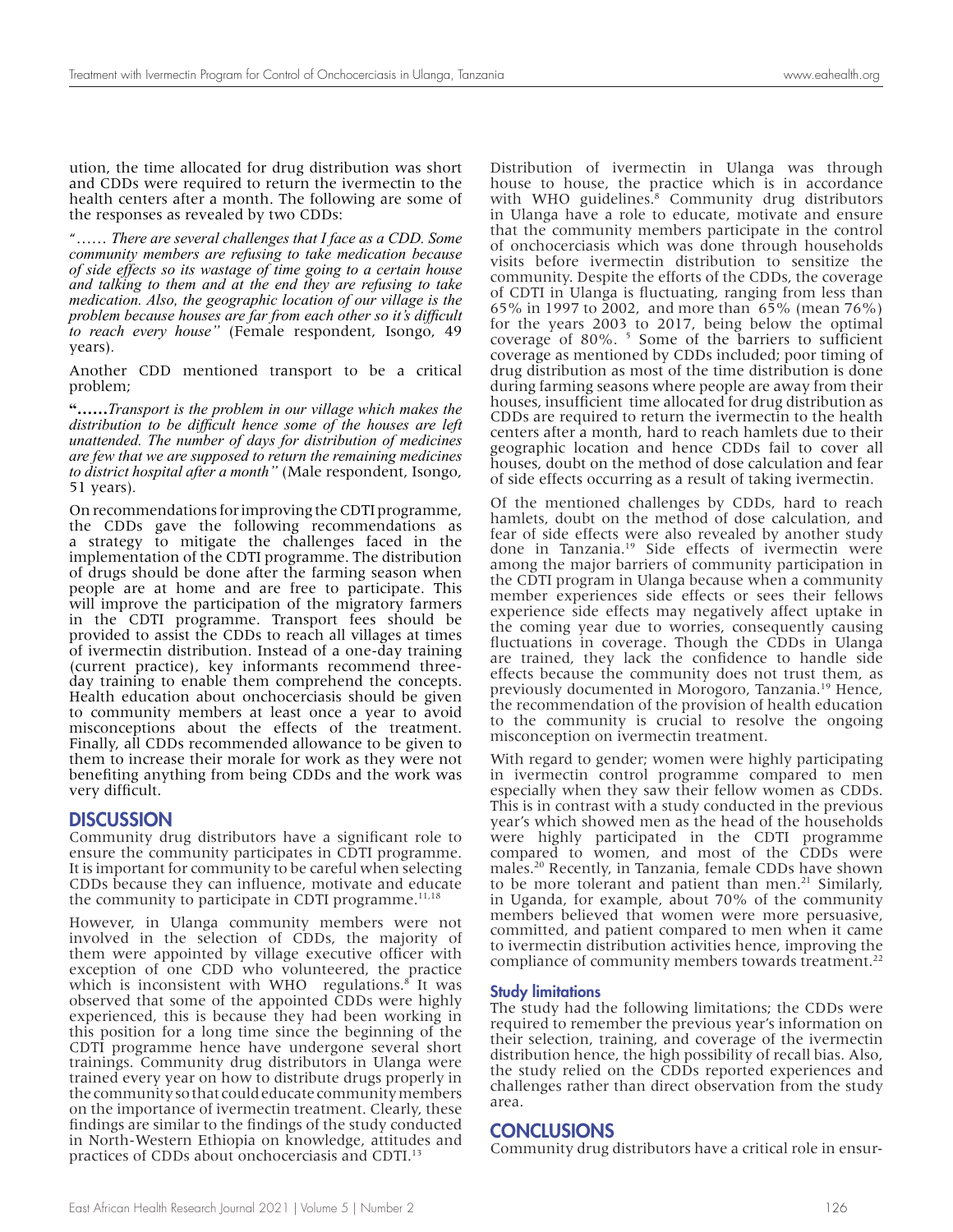ing the success of the CDTI programme for onchocerciasis control in Ulanga. The low experience of some CDDs coupled with the challenges they are facing in the implementation of the CDTI has the potential to affect total uptake and coverage of the CDTI programme. Therefore, as we are aiming to eliminate onchocerciasis by 2030, now more than ever it's the opportune time to address the ongoing challenges so as to improve and sustain coverage of the CDTI programme in Ulanga district. Based on the CDDs' insights, there is a need for a neglected tropical disease control programme (NTDCP) to revise the existing guidelines for CDDs. The NTDCP should set the qualification and criteria of the selection of the CDDs, revising the training programme to add to the health education component, and mitigating the challenges faced by the CDDs. Also, the NTDCP should consider the provision of incentives to boost the working morale of the CDDs.

**Acknowledgements:** I would like to convey my sincere gratitude to the CDDs for their readiness to share their experiences on this subject matter.

# REFERENCES

- 1. World Health Organization. Onchocerciasis. Geneva: WHO. Available at http://www.who.int/mediacentre/ factsheets/fs374/en/. Accessed March 12, 2018.
- 2. Centers for Disease Control and Prevention. Onchocerciasis. Available at: https://www.cdc.gov/parasites/ onchocerciasis/index.html. Accessed July 20, 2020.
- 3. World Health Organization. Onchocerciasis-fact sheet. Geneva: WHO. Available at :https://www.who.int/ news-room/fact-sheets/detail/onchocerciasis. Accessed July 20, 2020.
- 4. Centers for Disease Control and Prevention. The Burden of Onchocerciasis. Available at: https://www.cdc.gov/ globalhealth/ntd/diseases/oncho\_burden.html. Accessed July20, 2020.
- 5. Neglected Tropical Diseases Control Program. 5<sup>th</sup> Annual Joint Planning Meeting. Ministry of Health, Community, Development, Gender, Elderly and Children. 2016.
- 6. Mwaiko GL, Mtoi RS, Mkufya AR. Onchocerciasis prevalence in Tanzania. Cent Afr J Med. 1990;36(4):94- 96.
- 7. Gebrezgabiher G, Mekonnen Z, Yewhalaw D, Hailu A. Reaching the last mile: main challenges relating to and recommendations to accelerate onchocerciasis elimination in Africa. Infect Dis Poverty. 2019;8(1):60. Published 2019 Jul 4. doi:10.1186/s40249-019-0567-z
- 8. Colebunders R, Basáñez MG, Siling K, et al. From river blindness control to elimination: bridge over troubled water. Infect Dis Poverty. 2018;7(1):21. Published 2018 Mar 28. doi:10.1186/s40249-018-0406-7
- 9. Kim YE, Remme JH, Steinmann P, Stolk WA, Roungou JB, Tediosi F. Control, elimination, and eradication of river blindness: scenarios, timelines, and ivermectin treatment needs in Africa. PLoS Negl Trop Dis. 2015;9(4):e0003664. Published 2015 Apr 10. doi:10.1371/journal. pntd.0003664
- 10. Otabil KB, Gyasi SF, Awuah E, et al. Prevalence of onc-

 hocerciasis and associated clinical manifestations in selected hypoendemic communities in Ghana following long-term administration of ivermectin. BMC Infect Dis. 2019;19(1):431. Published 2019 May 17. doi:10.1186/s12879-019-4076-2

- 11. Mushi V, Kakoko D, Tarimo D. Knowledge, Attitudes, Perceptions and Acceptability of Onchocerciasis Control through Community-Directed Treatment with Ivermectin: Implications for Persistent Transmission in Ulanga district, Tanzania. E Afr J Appl Health Monitoring and Eval. 2020; 4:28-35
- 12. World Health Organization. Community-directed distributors (CDDs). Geneva: WHO. Available at : http:// www.who.int/apoc/cdti/cdds/en/. Accessed July 20, 2020.
- 13. Weldegebreal F, Medhin G, Weldegebriel Z, Legesse M. Knowledge, attitude and practice of community drug distributors' about onchocerciasis and community directed treatment with ivermectin in Quara district, North Western Ethiopia. BMC Res Notes. 2016;9:206. Published 2016 Apr 6. doi:10.1186/s13104-016-2010-x
- 14. Mushi V. Factors associated with persistence of onchocerciasis transmission after two decades of Community Directed Treatment with Ivermectin in Ulanga District Council. Masters Thesis.2018.
- 15. Hendy A, Krüger A, Pfarr K, et al. The blackfly vectors and transmission of Onchocerca volvulus in Mahenge, south eastern Tanzania. Acta Trop. 2018;181:50-59. doi:10.1016/j.actatropica.2018.01.009
- 16. National Bureau of Statistics. Population and housing census by administrative areas. Ministry of Finance. 2013.
- 17. President's Office, Regional Administration and Local Government Tanzania .Statistics-Ulanga District Council. Available at: http://ulangadc.go.tz/statistics. Accessed October 6, 2021.
- 18. Fleming FM, Matovu F, Hansen KS, Webster JP. A mixed methods approach to evaluating community drug distributor performance in the control of neglected tropical diseases. Parasit Vectors. 2016;9(1):345. Published 2016 Jun 16. doi:10.1186/s13071-016-1606-2
- 19. York KJ, Kabole I, Mrisho M, Berry DM, Schmidt E. Factors affecting community participation in the CDTI program in Morogoro, Tanzania. J Nurs Scholarsh. 2015;47(1):96- 104. doi:10.1111/jnu.12121
- 20. Clemmons L, Amazigo UV, Bissek AC, et al. Gender issues in the community-directed treatment with ivermectin (CDTI) of the African Programme for Onchocerciasis Control (APOC). Ann Trop Med Parasitol. 2002; 96 Suppl 1:S59-S74. doi:10.1179/000349802125000655
- 21. Vouking MZ, Tamo VC, Tadenfok CN. Contribution and performance of female Community-Directed Distributors in the treatment of onchocerciasis with Ivermectin in Sub-Saharan Africa: a systematic review. Pan Afr Med J. 2015;20:188. doi:10.11604/pamj.2015.20.188.3337
- 22. Lakwo TL, Gasarasi DB. Non-adherence to community directed treatment with ivermectin for onchocerciasis control in Rungwe district, southwest Tanzania. East Afr Med J. 2006;83(6):326-332. doi:10.4314/eamj.v83i6.9440